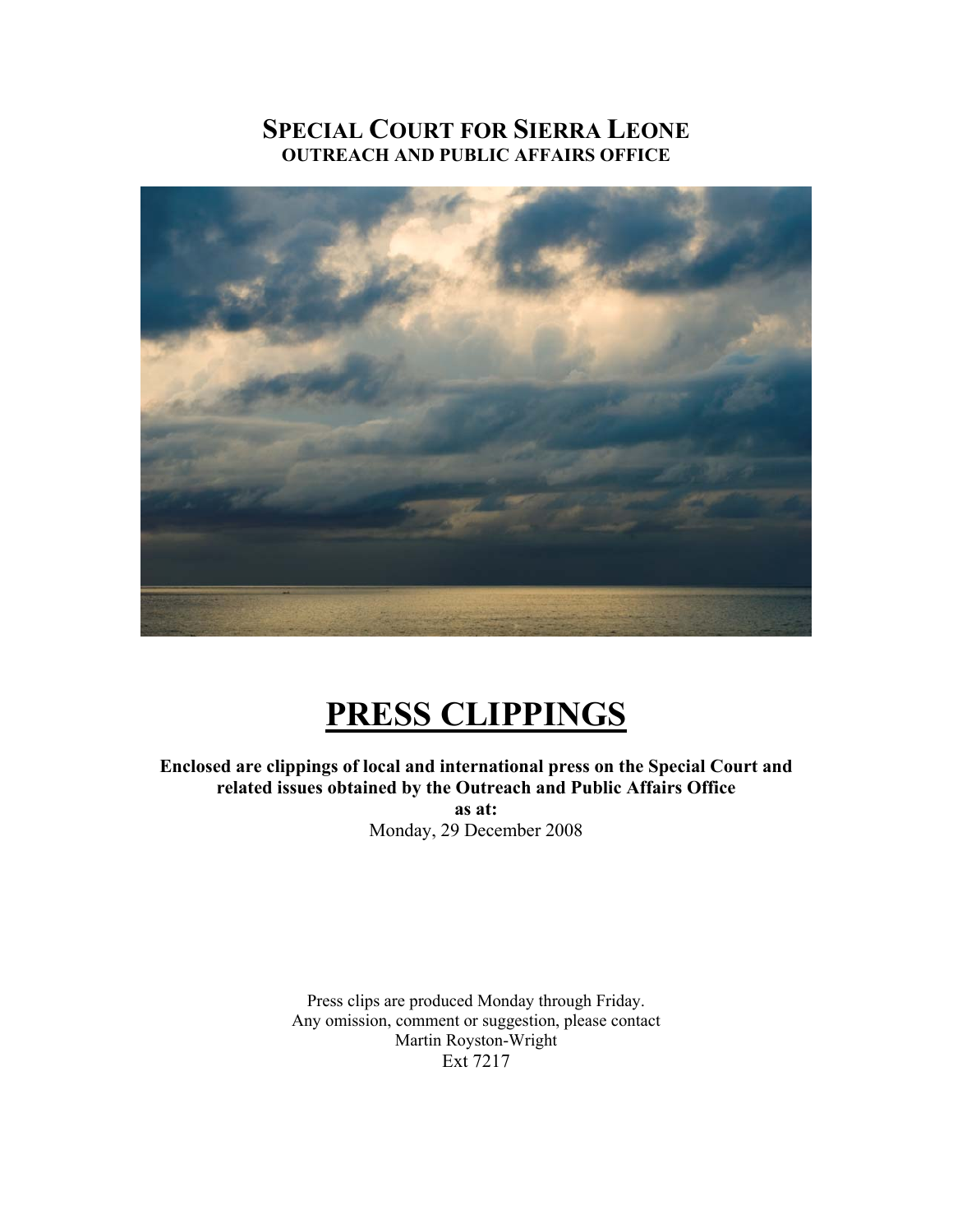| <b>Local News</b>                                                       |             |  |  |  |
|-------------------------------------------------------------------------|-------------|--|--|--|
| Sierra Leone: Focus On Community Reconciliation in Kono / Concord Times | Pages 3-4   |  |  |  |
| <b>International News</b>                                               |             |  |  |  |
| Remembering January 6th, 1999 / The Patriotic Vanguard                  | Pages 5-6   |  |  |  |
| A Child Soldier's Tale / Petersborough Examiner                         | Pages 7-8   |  |  |  |
| UNMIL Public Information Office Complete Media Summaries / UNMIL        | Page 9      |  |  |  |
| Uganda Plans for War Crimes Trials / Voice of America                   | Pages 10-11 |  |  |  |
| Press Statement on Situation in Guinea / African Union                  | Page 12     |  |  |  |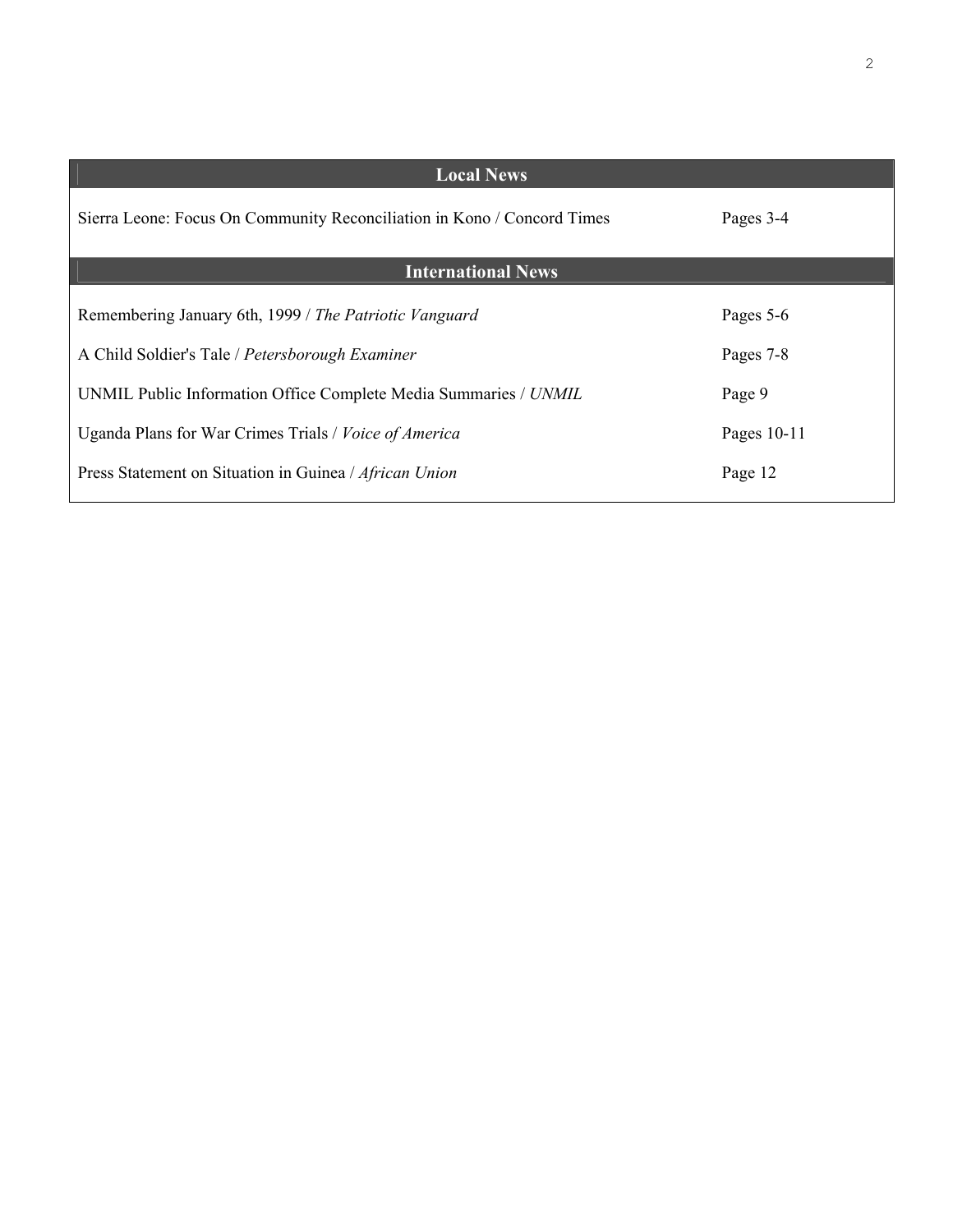# **Sierra Leone: Focus On Community Reconciliation in Kono**

## Pel Koroma

Freetown — Representatives of all the fourteen chiefdoms in Kono district on Saturday converged at Tombodu, Kamaa chiefdom to host the executive director of Fambul Tok, a non governmental organization geared towards reconciling communities through dialogue. Executive director John Caulker explained to the people the origin of his organization.

"We all know what happened during the war. We are talking about victims and perpetrators but the truth is that we all belong to the same family long before the conflict. We have an adage in Krio which says 'bad bush nor dae for throw away bad pikin'. The TRC and Special Court did not operate at village level. I would have wished for the South Africa type of TRC. Our people did not benefit from the TRC and Special Court and have opted for village dialogue as a means of settling their conflicts", Caulker said.

He dilated on his effort in convincing his friends in New York that there was still a need for people to talk to themselves in their traditional ways as a means of bridging their differences even though the war is over. He said with the help of Catalyst for Peace in the USA and Forum of Conscience, they have been able to facilitate dialogue among communities in the country, training people in conflict management and trauma healing.

"It is not a court. It is not about right or wrong but why the conflict happened. We created our problems and for sure the solution should come from us.

"I am here to consult with the people of Kono district whether you people are ready to reconcile, forgive and willing to reconcile, how to go about the reconciliation and how do Fambul Tok give support to the people to reconcile at community level," said Caulker.

He added adding that Fambul Tok would have reached Kono last year but because of the election, and the organization is non political organization, Fambul Tok has decided now to come and reconcile the people of Kono.

He said it is only when there is peace before development would take place. He admonished the people for the formation of a district executive that will spear head the project in the district.

Chiefdom Speaker of Kamaa chiefdom, Aiah Raymond Komba welcomed Fambul Tok to Kono district.

"We have to reconcile among our selves in our various communities. Almost all of us have wounds in our hearts. We should meet under the big tree as it used to be in our traditional way to trash out our indifferences. I welcome Fambul Tok with kola nuts and ripe bananas to show our gratitude for trying to bring us together again. I want all of my people to relax as peace is quietness and this meeting is suppose to be informal. The tree we are seating under is older than all of us and have seen our ancestors and that is why we have chosen to converge under this tree in the interest of peace in the district," said chief Komba.

According to Tamba Sobgeh, the district should embrace Fambul Tok. "Fambul Tok is necessary because we have a lot of grievances that we need to lay to rest. We have harbored grievances for people who burnt our villages, mutilated our relatives, and abducted our children during the war. There are a lot of problems in the bottom of our hearts in our villages. Our villages are not settled," Sogbeh said.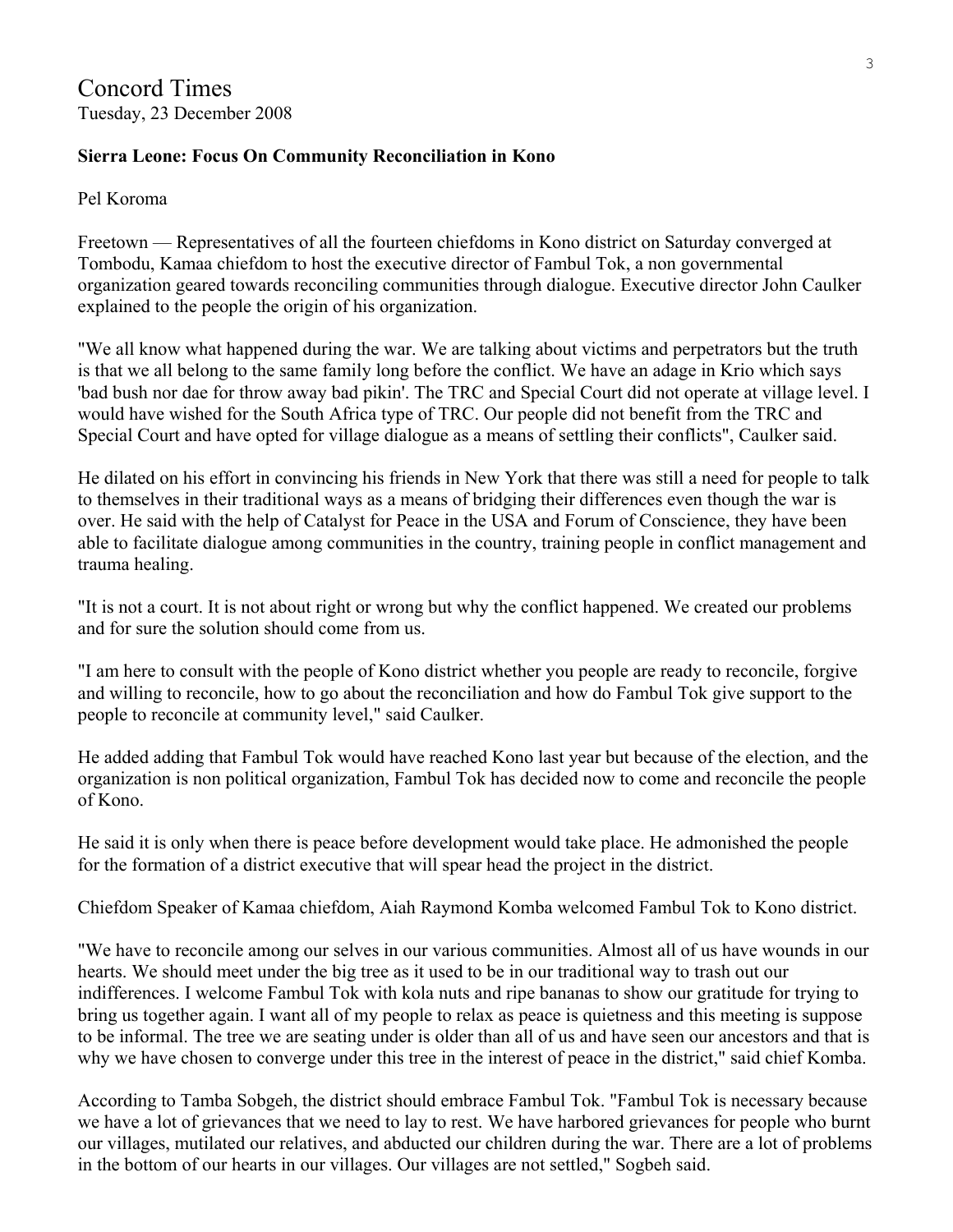Jespa Komba told the gathering that Fambul Tok is timely in Kono district. "The ex-combatants are still roving in our villages. We are divided because of politics and religion. A lot of atrocities were caused in Kono district and we need ritual cleansing," said Komba.

For Sahr Ngaoja of Lei chiefdom, poverty brought war. "We accept the initiative of Fambul Tok. We need to heal the traumatized ex- combatants in our communities". He spoke of a mass grave and the necessity for reconciliation.

A district executive was formed with Chief Aiah Raymond Komba as chairman.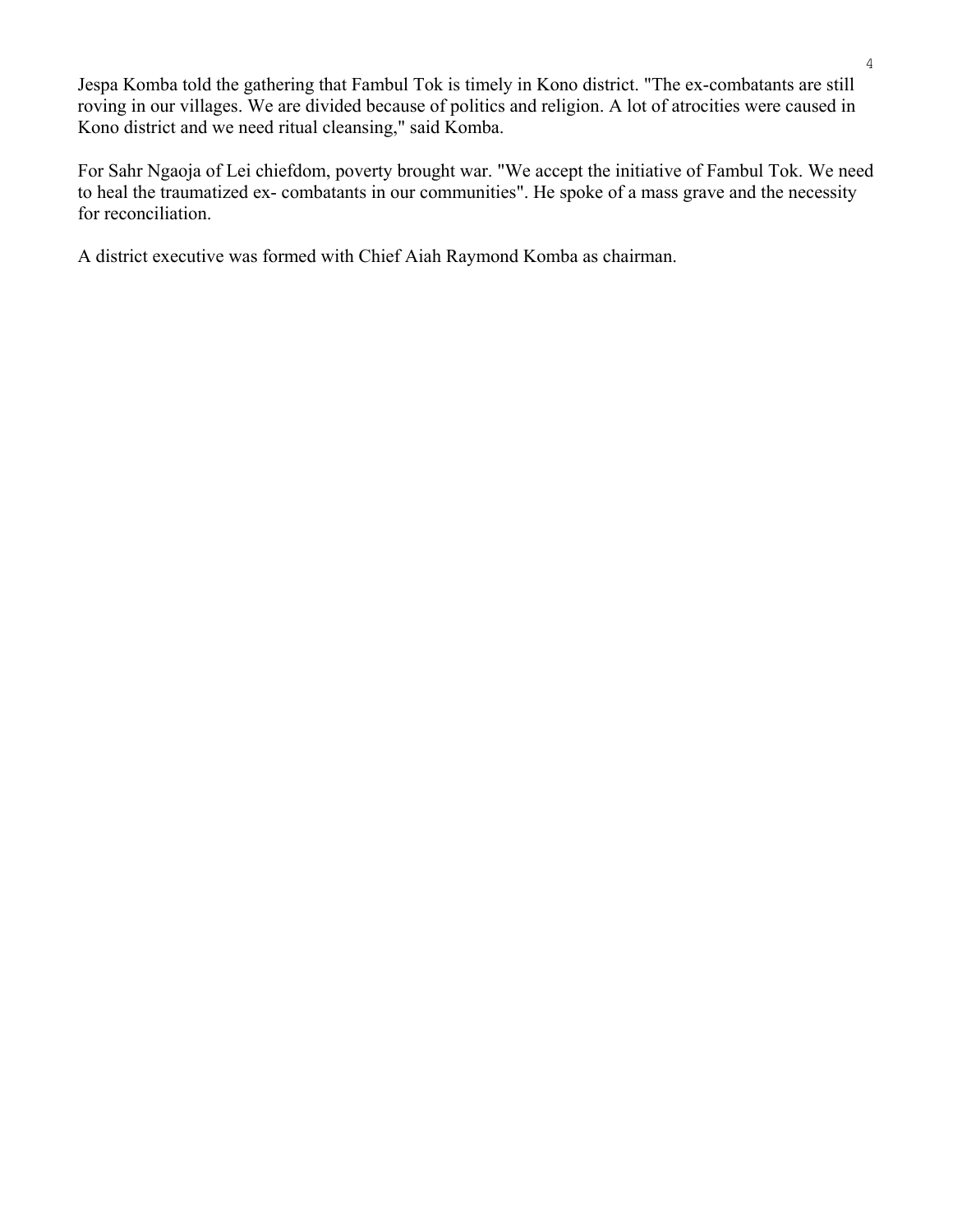## The Patriotic Vanguard Saturday, 27 December 2008

#### **Remembering January 6th, 1999**

By Victor A. Massaquoi, USA.

January 6th, 1999 would continue to be a day that would always live in infamy. Just as American and Japanese historians will never forget December 7th, 1941 (Pearl Harbor Attack), so, too, the people of Sierra Leone would not easily erase the disturbing event(s) of January 6, 1999: the day the rebel war struck the heart of the capital city of Sierra Leone. On that fateful day hundreds died, including my former colleagues in the media, and academics/professionals that I had known for a long time. Their bodies riddled with bullets, on top of the thousands who had been killed already, in the rural areas, and those who had fled fighting in the interior. On that same day, others

experienced and endured painful maiming (long han or short han, they asked) and physical torture, while houses and business structures were razed and other private and public possessions, estimated at millions of dollars, destroyed or looted by rebel forces and other fragmented, gun-totting, trigger-happy, drug-ridden insurgents (including Westside Boys) masking as members of the Revolutionary United Front and disgruntled members of the Sierra Leone Military. Civilized societies settle internal political difference(s) through non-violent means rather than butchering poor, innocent and defenseless people.

This basic yet short, clear and simple retrospection is designed to refresh the minds of young Sierra Leoneans, both at home and abroad, of the eerie carnage and other flourishes of anarchy that befell our country, 10 years ago. We should never again allow such butchery and acts of barbarism to recur! Almost seven years after the conflict was officially declared over, there are semblances of development after recent completion of the recovery/reconstruction phase-a process familiar to any post-war situation.

Earlier this week, I recalled January 6th, 1999 just like yesterday. I had just returned from London, in December, 1998, after spending 12 months at Cardiff University, Wales, receiving training in advanced feature writing and international political news coverage, a project funded by the Thomson Foundation and British Council. While in London, I was glued to the radio, especially the BBC, to keep abreast of developments back home. Few of my friends/relatives in London, and a Ghanian colleague, had asked me not to return to Sierra Leone because of the grim news and recent rebel gains and advances (edging closer to the city). I was eager to return home.

I arrived in Freetown on 12/15/99, and two days later, one of our secretaries received a call from the US embassy informing her that a colleague and I were the lucky recipients of two journalism fellowships, we had applied for, two years earlier. Like everybody who had received positive news in the past, we were

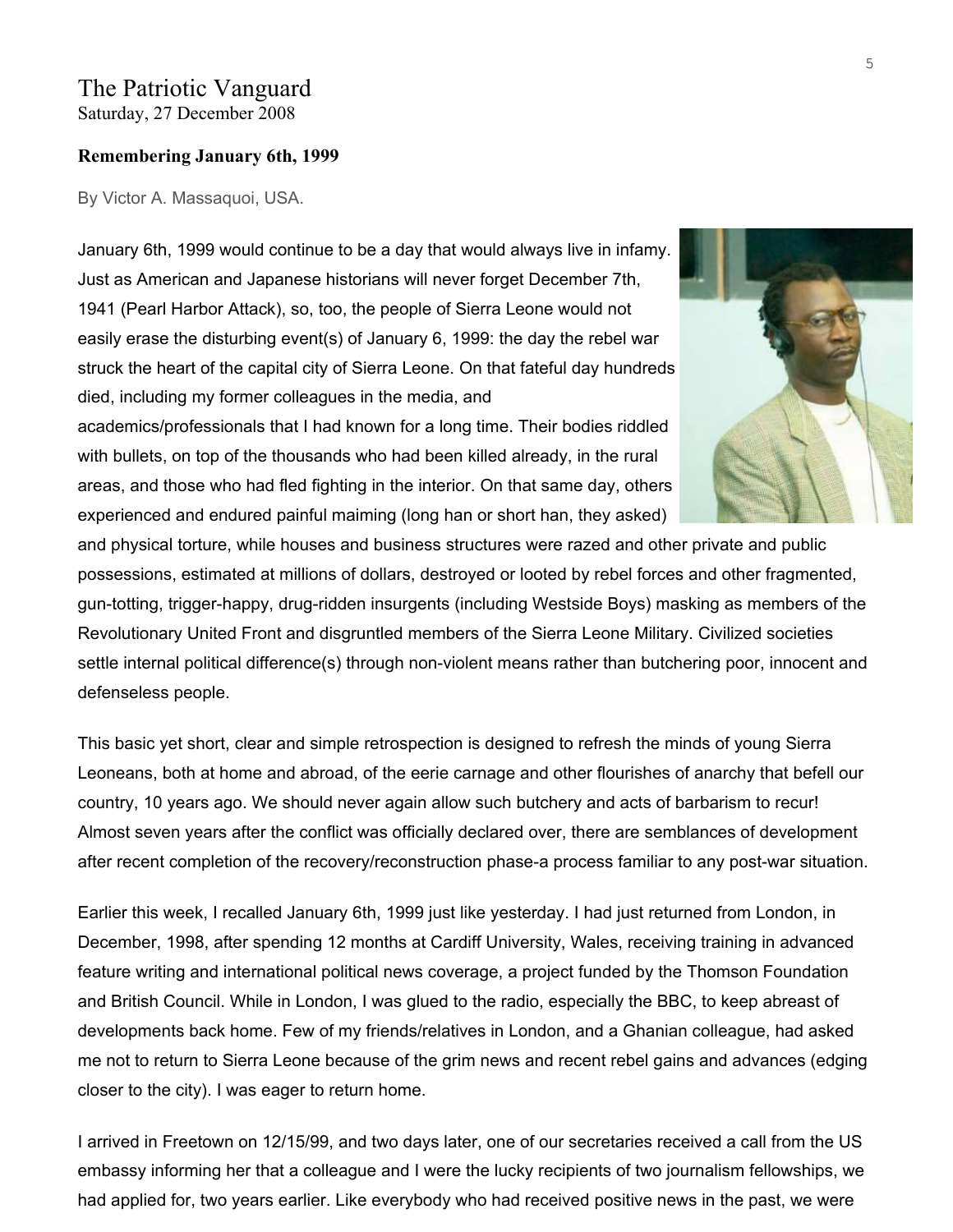elated, but our excitement was short lived. Two days to our departure (1/8/999) from Freetown, the rebels had attacked Waterloo, Hastings, Wellington, Portee, Kissy and Clock Tower. News of killings and indiscriminate torture of market women, my colleagues and people I knew was swarming in like a raging burning bush in the middle of March and April in rural Sierra Leone. Traumatic!

As an executive member of a Christian organization then, in the central business district of Freetown was helpful. Members of this group and some people I was good to over the years gave me cover, food and support. I witnessed, through multiple peeping holes, three harmless, hungry-looking, secondary-school age boys shot to death, after been accused of spying for ECOMOG (the West Africa Military Forces) by a unit leader who called himself "general wan yiy" (General One Eye). Also, two grown men, in their relative 50s, were beaten and molested because they looked healthy. Looking healthy then meant they were members of the government, and they should be punished. Horrific stories of young rape victims trickled in daily. Screams of girls been raped at night were depressing.

As they say, a trained and hardworking journalist possesses intense curiosity. After few intense days in hiding from gun shots and the sound of mortar fire (by ECOMOG Forces), and even as I frantically explored multiple avenues to exit the country to pursue my journalism fellowship in the US, the 'reliable' rumor-mill disclosed of multiple bodies lying in decay at the Lightfoot Boston Street Mortuary entrance. We could not resist. I was stringing for an International News Agency then. I had to get the story out. A friend and I rushed down to the main hospital on Perceval and Lightfoot Boston Streets intersection. While on our way, we observed houses that were on their last stages of burning. People were searching for food, while a massive, constant flow of people, from the East was trekking to the West to avoid the ensuing bloodshed. It was chaotic!

Finally, as my youngest brother, now 32, my younger sister, now 38, and my mother, finally found me, at my location, they informed me that our house in Kissy was set ablaze and my taxi was commandeered by a bunch of rag-tags. My family also informed me that my son and his mother escaped unhurt, but other family members were not so lucky. I was relieved but determined to leave the country. I left for The Gambia few days later, and ten years now in the US, I can say, very humbly, that God has been in control in all that I, and others who fled, have been able to accomplish, both in the US and in Sierra Leone. When one has been blessed assist thy brethren. I pray that Satan does not descend like that in Sierra Leone again, as I pray for peace for prosperity for our country.

Photo: Alex Tamba Brima(alias Gullit), one of the "Westside Boys".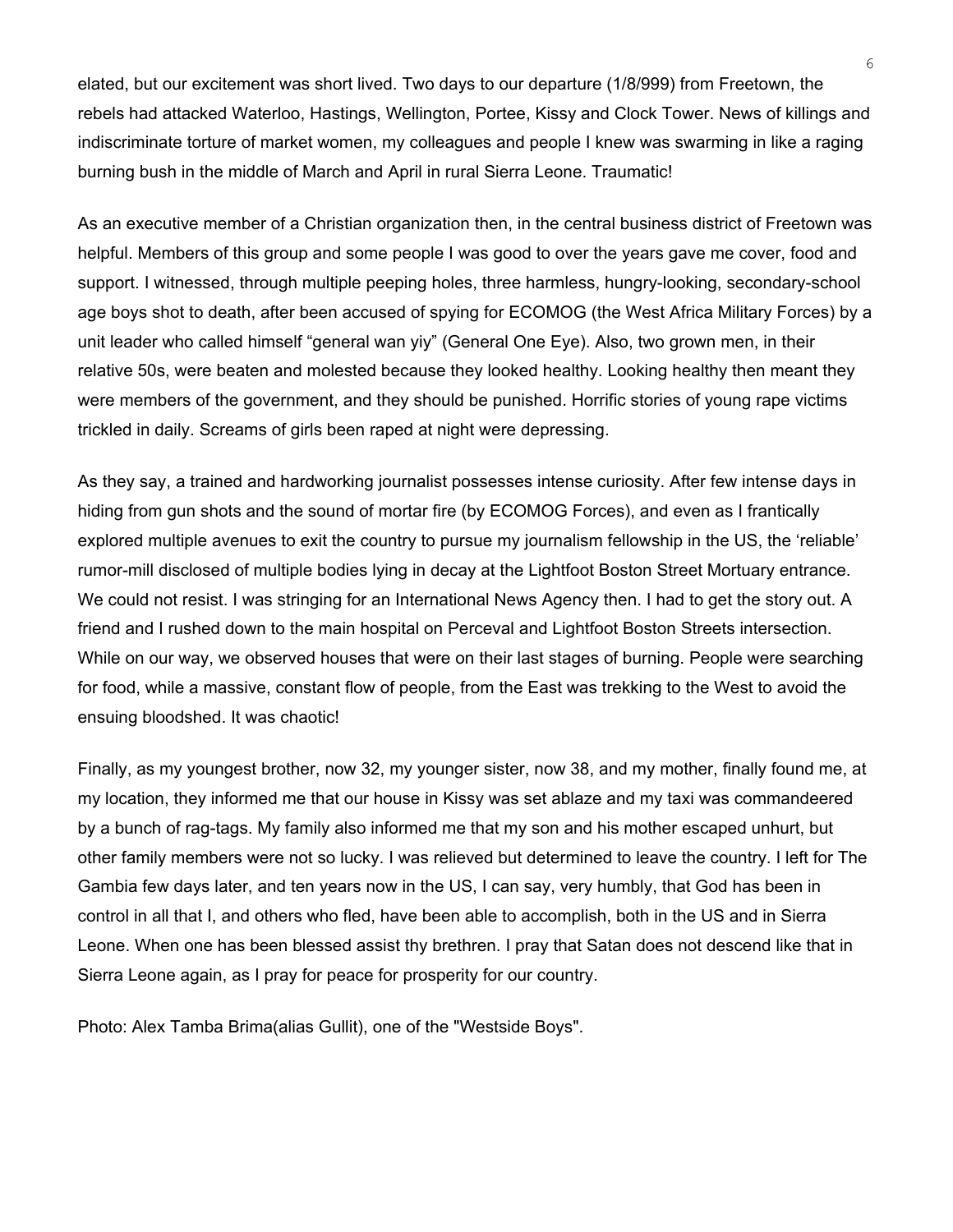# Petersborough Examiner (Canada)

Friday, 19 December 2008

#### **A child soldier's tale**

#### Posted By BYNATALIE ISTEAD

The silent audience holds its collective breath as Kabba Williams begins to speak. "I am honoured, extremely delighted, to stand here today to express and share my soldier, captured and forcefully conscripted -stand." Kabba's voice is strong and resolved, but his eyes are wet with tears. Clearly his appreciation of the opportunity to speak with us today is fraught with pain and sadness.

Williams was only six years old when rebel forces attacked his village in Sierra Leone. He explains that before the war he lived in poverty but felt happy and peaceful as he was surrounded by a loving family. Everything changed when the rebels attacked. Kabba was captured by rebel forces who beat him and took him away from the village. Houses burned and gunshots rang out as he and several other speechless and crying children were kidnapped from their homes. At six years old, Kabba saw dead bodies for the ground with bullet marks all over their bodies" and "hanging like leaves from the trees".

Once they arrived at the rebel base, the children were assembled before the commander. He informed them that they would "corruption, greed, marginalization, and unequal distribution of wealth." The children did not know what many of these words meant, but were nonetheless given AK-47s and injected with cocaine in preparation for combat.

Just before an attack, the children were fed "the last supper", a mix of rice, marijuana, cocaine, and other drugs of which Kabba did not know the names. He says that it was "the last food that you eat so that even if you meet your mother, your brother, or your sister on the way, you can just kill them." Under the killed innocent people, raped, mutilated...did a lot of destruction that was really against the human race."

Tears still glitter in Kabba's eyes as he pauses for a moment to collect himself. "Sometimes memories are very fresh and chilling. But I am sharing them to inspire others." Silence grips the audience as he resumes his tale.

Kabba was sent to the front lines.

Before his eyes many of the others were shot and killed by government forces. As the few survivors walked back to the rebel base, Kabba decided to try to escape. The penalty for trying to escape was one hundred lashes: a death sentence. "If I am caught, if I am killed, let the Lord forgive me. But if I succeed, I'll continue to ask for mercy, because I have been used against my will."

Under the pretext of going for water, he escaped from the base. "Bushes tore at my body while trying to escape for my life". Kabba escaped from the rebels, but was captured by government forces.

After several more years of combat and to UNICEF. He was provided with informal education and counselling, but found the people in Sierra Leone rejected him as inferior and a terrorist. Frustrated and lonely, he Kabba fought for another year before going back to UNICEF. At the orphanage he was again mocked and isolated; he wanted to offer words of courage to help him persevere. Kabba was sent to school and studied hard. He was lucky to be able to attend secondary school and then university.

Kabba explains that he now devotes much of his time to raising awareness about the issues facing children in Sierra Leone and other African countries. He advocates for the recognition of the challenges faced by former child soldiers and for the healing of these individuals. The groups he has founded and worked with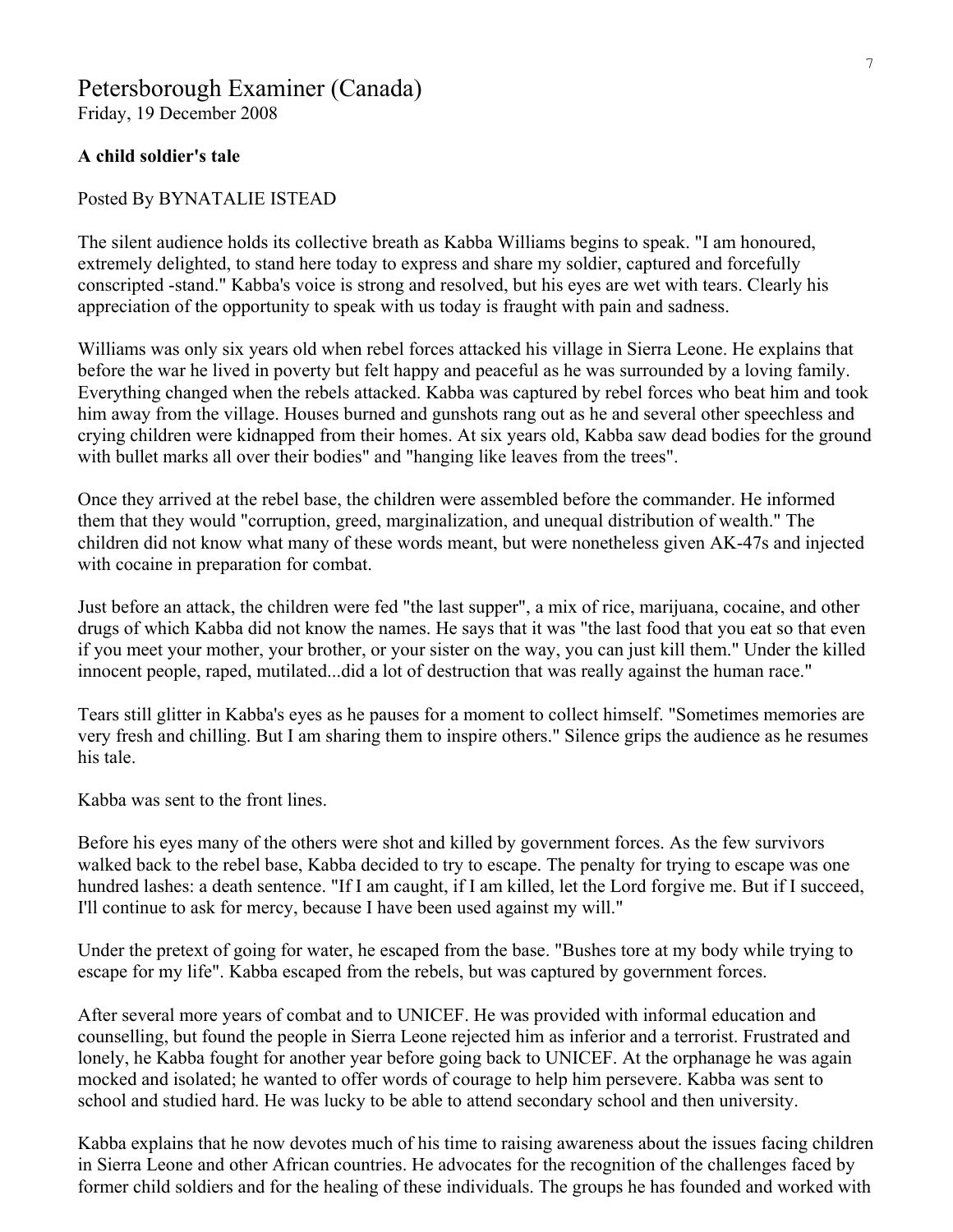have successfully lobbied politicians for the adoption of policies that will help African children learn and grow in a peaceful environment.

As he looks around the school cafeteria where we are resembled, Kabba remarks that "the world is not fair". He says that "Canadian young people should count themselves lucky to live in peace and security, getting a good quality education." We are given many opportunities, he says, that are unimaginable in other parts of the world.

We are asked to observe a moment of -sands of children in Africa who have lost understand," and the presentation is over. Kabba shakes hands and gives hugs to the saddened and inspired students as they thank him for sharing his story.

Kabba Williams will soon be leaving Peterborough for Sierra Leone, but the student body will remember his visit for a long time to come.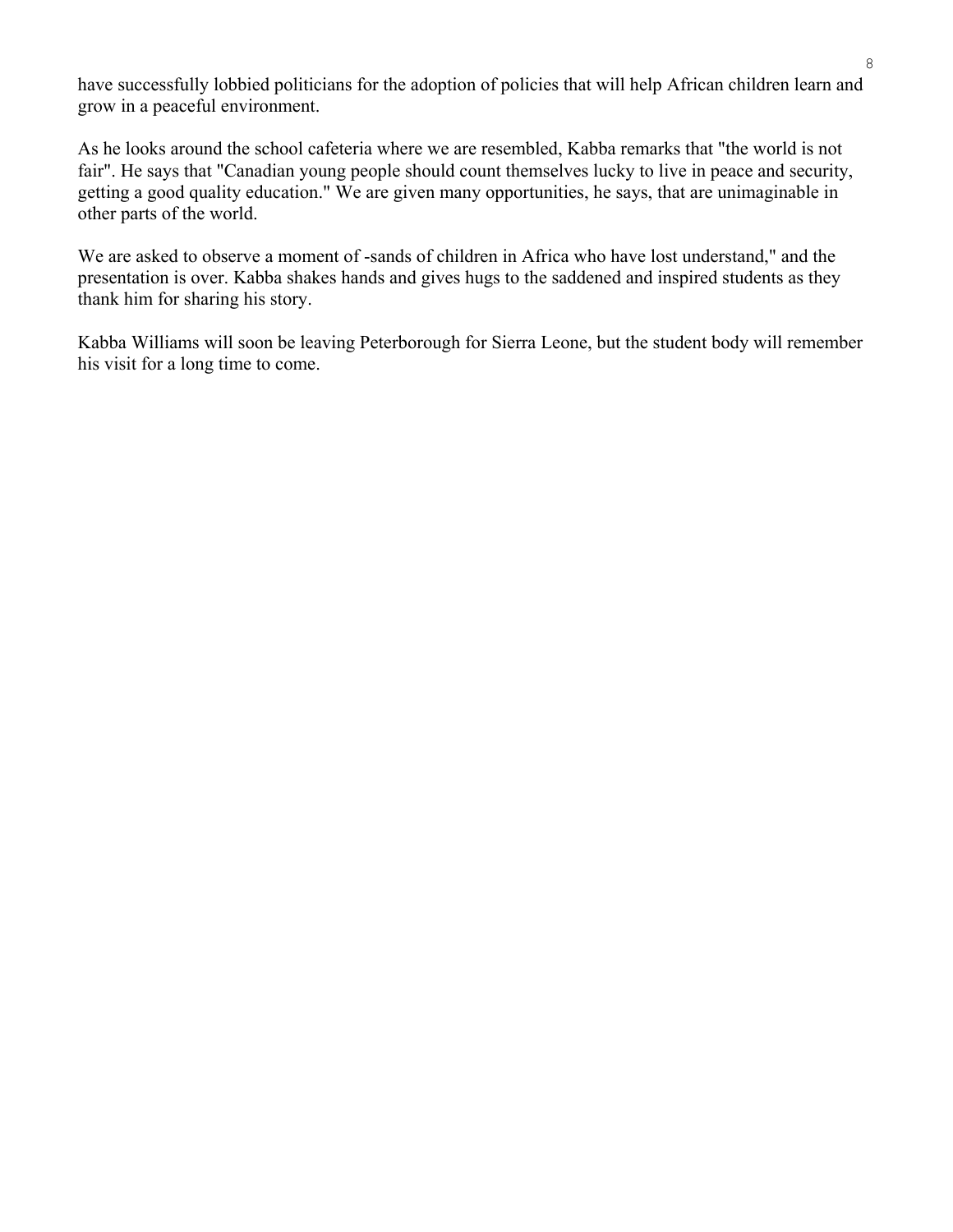

United Nations Mission in Liberia (UNMIL)

# **UNMIL Public Information Office Complete Media Summaries 26 December 2008**

*[The media summaries and press clips do not necessarily represent the views of UNMIL.]*

#### **Newspaper Summary**

#### **Armed Robber Killed in Gardnersville**

(The Inquirer)

- The Emergency Response Unit (ERU) of the Liberia National Police (LNP) has shot dead an alleged armed robbery in a suburb of Monrovia.
- The gang of thieves early Christmas morning broke into the home of the Director of Operations at the state-owned Liberia Broadcasting System, Michael Kojo.
- In an interview, Mr. Kojo said the robbers carrying guns and other deadly weapons were strategically deployed in the neighborhood.
- The robbers succeeded in taking a number of valuables before the police engaged them in an armed battle that left one of them dead.

# **Radio Summary**

**Local Media – Radio Veritas** *(News monitored today at 9:45 am)* 

#### **President Sirleaf among Mourners attending Funeral of Guinean Leader**

- President Ellen Johnson Sirleaf is in Conakry, Guinea to attend the funeral of Guinean Leader, Lasanah Conteh.
- President Conteh died early Tuesday and is to be buried today.
- While in Guinea, President Sirleaf will join other Heads of State to mediate an end to the leadership crisis in that country.
- According to reports, Leaders of the African Union (AU) in collaboration with the Economic Community of West African States (ECOWAS) are already in Conakry to meet with the coup leaders in that country.
- Meanwhile, leaders of the Mano River Union (MRU) say they are worried about the current state of affairs since the death of the Guinean President.

*(Also reported on Star Radio, Sky F.M., Truth F.M. and ELBC)* 

#### **Armed Robber Killed in Shoot-out with ERU**

*(Also reported on Star Radio, Sky F.M., Truth F.M. and ELBC)* 

## **Star Radio***(News monitored today at 9:00 am)*

#### **Construction Works on Moiur Bridge Underway**

- Construction works for a bridge over the Mouir Bridge in Bomi County has gotten underway.
- The government sponsored project will link several parts of Bomi including Klay and Suehn-Mecca District.
- President Ellen Johnson Sirleaf expressed hope that the construction of the bridge will enhance economic activities in the country.

#### **Guinean Coup Leaders Invite Foreign Diplomats For Talks**

- Guinean military coup leaders have invited foreign diplomats to a meeting to ensure the international community of their intentions.
- The soldiers said the talks will be held in the capital, Conakry tomorrow.
- There has been international condemnation of Tuesday's coup but it was largely welcomed by some people in Guinea.
- Captain Moussa Dadis Camara led the revolt hours after the death of President Lasannah Conteh.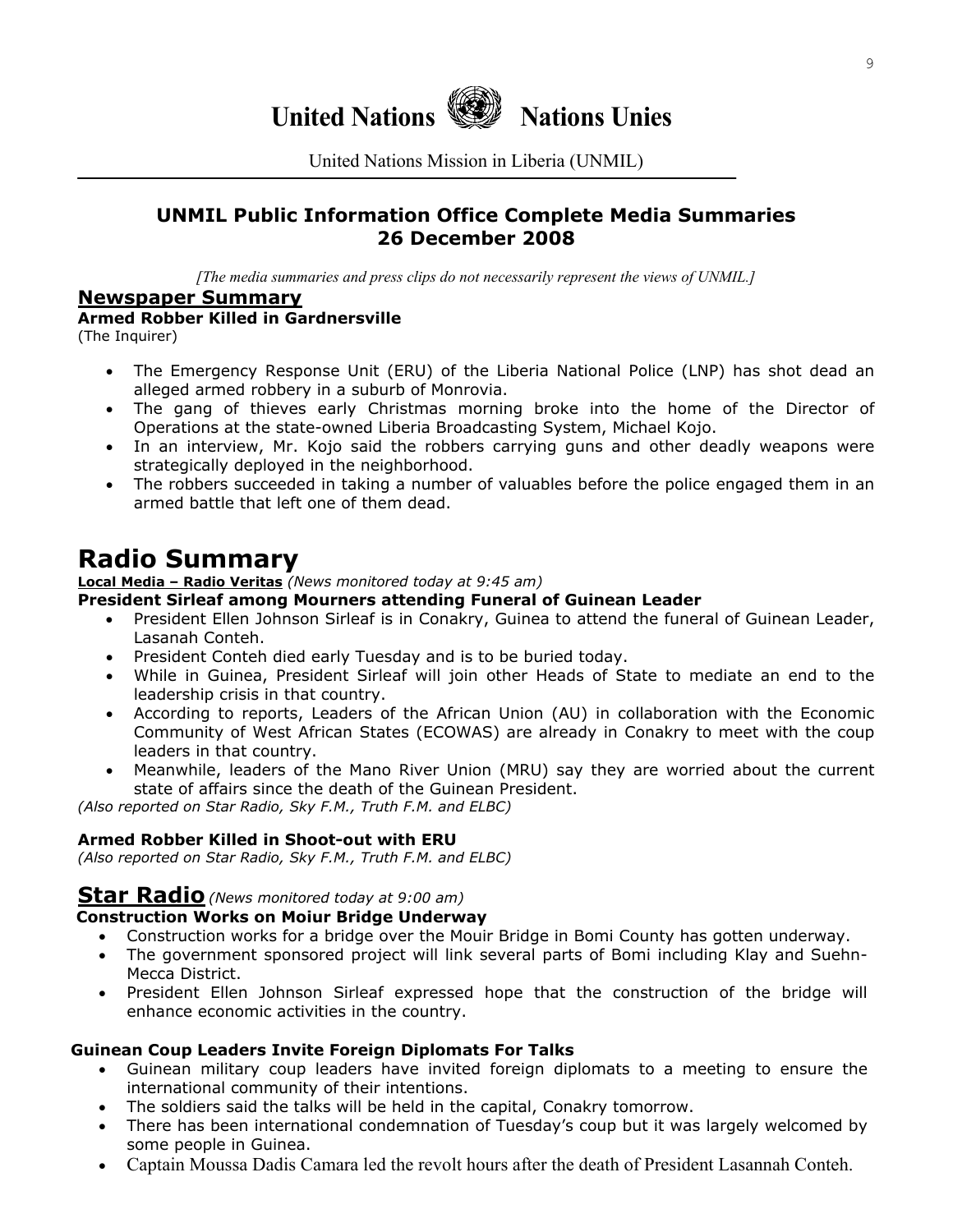Voice of America Wednesday, 24 December 2008

**Uganda Plans for War Crimes Trials** 

By Joe De Capua Washington D.C

In Uganda, while LRA rebel leader Joseph Kony is on the run -- and the peace process remains elusive – plans are underway for war crimes trials and a truth commission.

Among those helping work out details is Professor Michael Scharf, director of the International Law Center at Case Western Reserve University in Cleveland. Scharf is also managing director of the Public International Law and Policy Group. He spoke to VOA English to Africa Service reporter Joe De Capua about his recent 10-day visit to Uganda, where he worked with the government on its war crimes and truth commission legislation.

"We're basically trying to help the government be in a position where it can prosecute Joseph Kony, the other leaders of the LRA (Lord's Resistance Army) and other people on all sides of the conflict that have committed atrocities," he says.

Asked whether the legislative work would interfere with the peace process, Scharf says, "First of all, the peace process has been going on for a while in fits and starts, but Joseph Kony has made it pretty clear that he is not willing to sign the deal. And just last week, there was a joint operation by the Ugandan government army and the South Sudanese army and the Democratic Republic of Congo's army to basically track down Joseph Kony. They destroyed all of his bases and he's on the run. So, the peace process is sort of on hold now anyway. But in any event, whether Joseph Kony is captured through this military operation or he goes back to the peace table, he and a number of other people are going to have to be brought to justice. And right now the Ugandan system is not capable and ready to do that," he says.

If the LRA leaders are not prosecuted domestically, they will be sent to the ICC, International Criminal Court, at The Hague. But Scharf says that is not the preferred method of prosecution.

"The whole idea of the International Criminal Court in The Hague is that it's a court of last resort. And it is built [on] the premise that it wants to encourage domestic prosecution whenever possible. And so, it may be that someone like Joseph Kony, if he's captured, and the Ugandan government does not yet have a functioning war crimes chamber, then he'll have to go to The Hague. But there are many other people who need to be tried. The International Criminal Court is only equipped to handle a couple of individuals. And what they're going to want to do is keep the pressure on Uganda so that Uganda gets all of its act in order so it can do domestic prosecutions. And in particular, Uganda has become the most important case study for the International Criminal Court because next year the ICC is having its review conference in Kampala, Uganda. And this is the first review conference since the court was created 10 years ago and it's a moment like the Olympics where the whole world will be looking at Uganda," he says.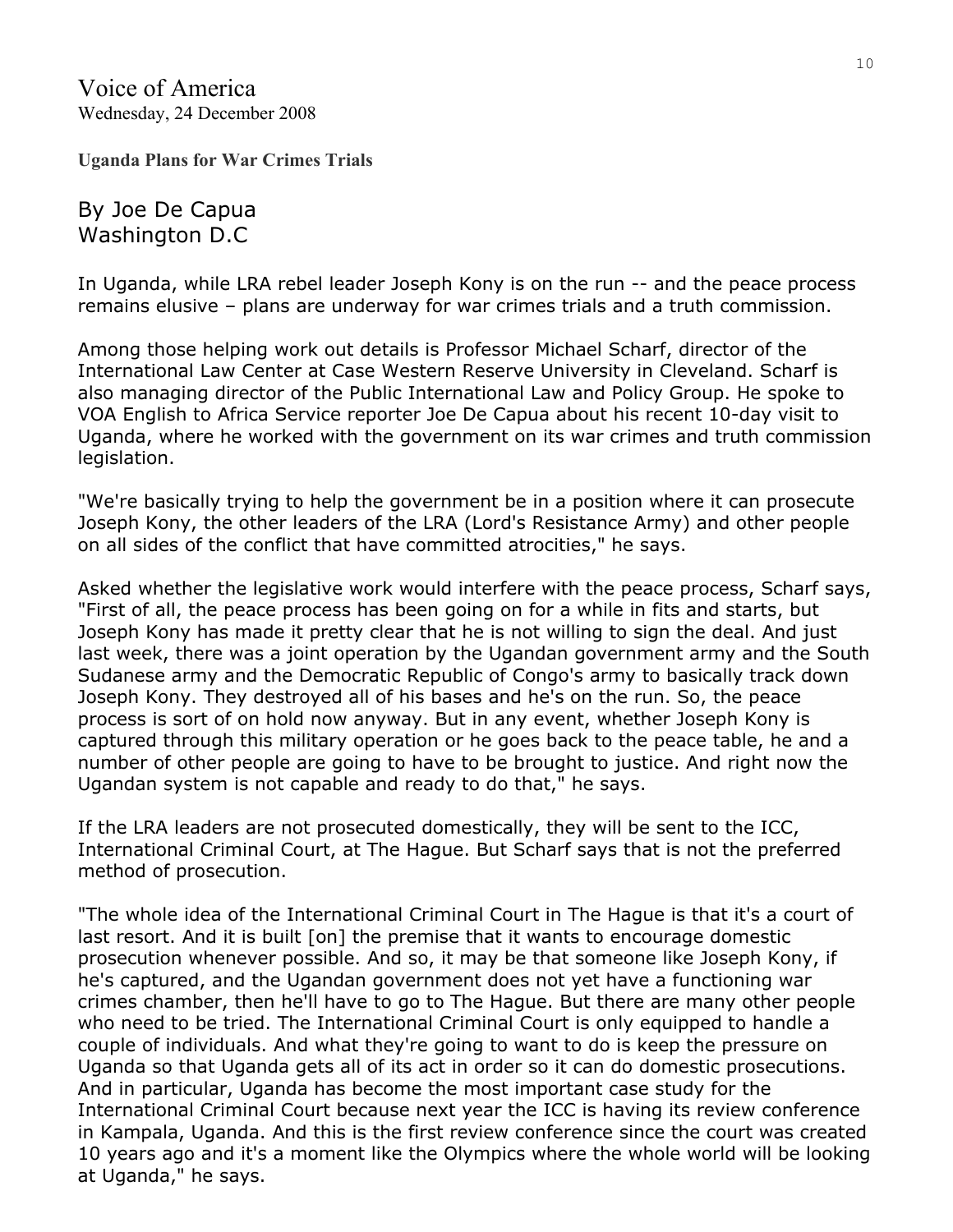Such cases often raise the question whether it's more important to follow the rule of law or seek a speedy peace deal that might offer some type of amnesty to Kony. Scharf says, "What we've learned through other empirical cases, like the situation with (former Liberian leader) Charles Taylor, where they basically said, all right, we won't prosecute you before the Sierra Leone tribunal if you go into exile in Nigeria and are a good person, is that people like Joseph Kony and Charles Taylor, who have a long history of committing atrocities and corruption and being a warlord, cannot be trusted to be partners in a peace process."

He says that a "sorting mechanism" is needed "so that the worst perpetrators, like Joseph Kony, will face international justice. But other people, for example people who were kidnapped in their youth and turned into child soldiers, will be able to go through traditional justice or a truth commission approach so that there can be reconciliation and peace can take hold in the country. So you can have it both ways."

Besides draft legislation for a war crimes tribunal, another measure addresses the issue of a truth commission or, in Uganda's case, a truth forum. Scarf calls the idea of a forum "very innovative." He says, "It would have both people at the central government level and also in the region and it would also have some international representation. They're talking about 19 experts, who would then be there to take the testimony of people, who would come forward, much as they did in South Africa, and confess and act contrite, and they would have a historic record. And then most of those people would then be forgiven. If it turned out that some of those people had committed the worst atrocities imaginable, they would then be transferred over to the war crimes chambers for prosecution."

Professor Scharf and others will return to Uganda in February for more meetings on the tribunal and truth forum legislation. Uganda's parliament could approve the legislation that same month. "We're going to go back a subsequent time later in the spring to work with the judges and prosecutors and bring them up to speed in the kinds of unique law that applies to war crimes and the procedures and the due process that will be required so that their process is above reproach," he says.